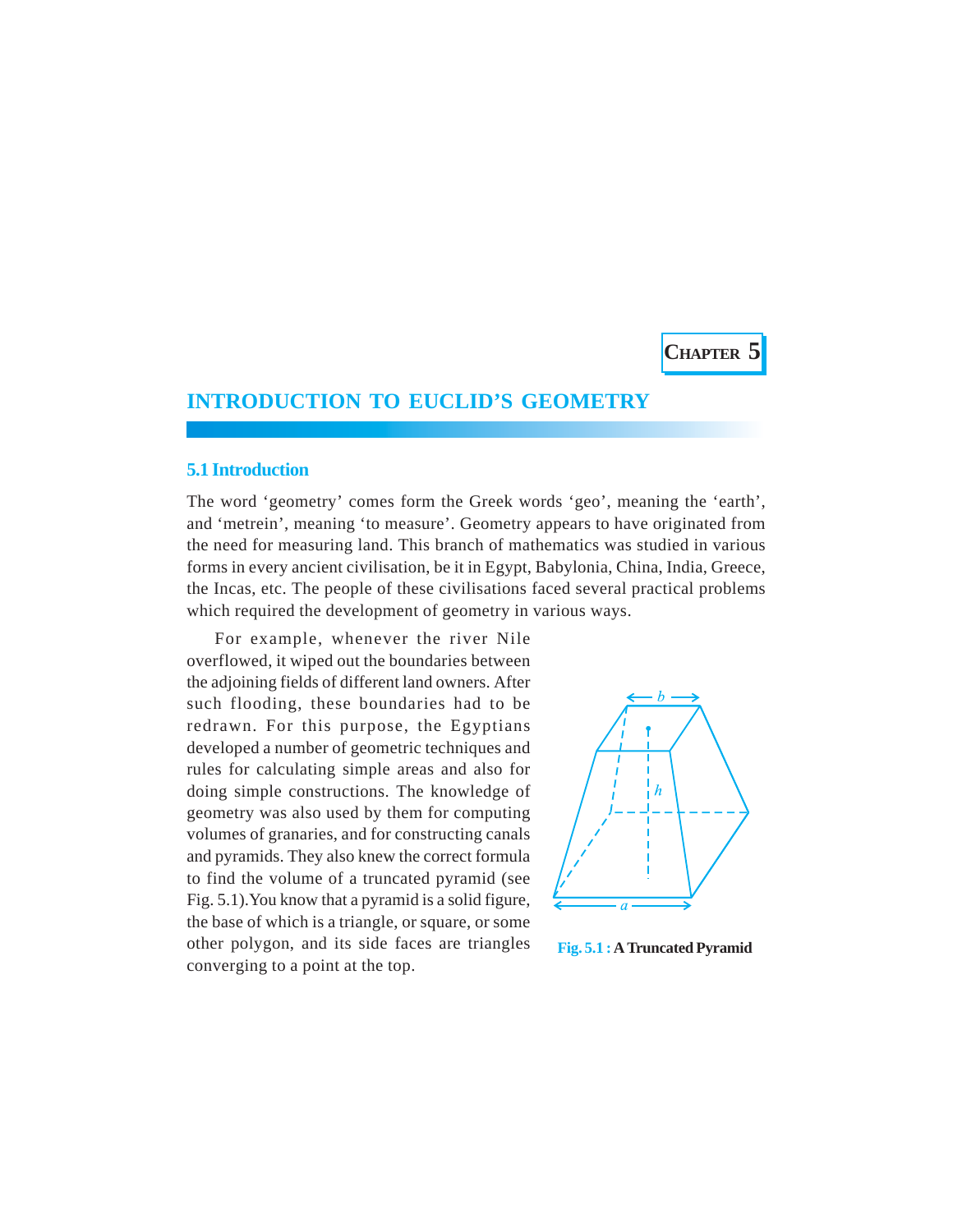In the Indian subcontinent, the excavations at Harappa and Mohenjo-Daro, etc. show that the Indus Valley Civilisation (about 3000 BCE) made extensive use of geometry. It was a highly organised society. The cities were highly developed and very well planned. For example, the roads were parallel to each other and there was an underground drainage system. The houses had many rooms of different types. This shows that the town dwellers were skilled in mensuration and practical arithmetic. The bricks used for constructions were kiln fired and the ratio length : breadth : thickness, of the bricks was found to be 4 : 2 : 1.

In ancient India, the *Sulbasutras* (800 BCE to 500 BCE) were the manuals of geometrical constructions. The geometry of the Vedic period originated with the construction of altars (or *vedis*) and fireplaces for performing Vedic rites. The location of the sacred fires had to be in accordance to the clearly laid down instructions about their shapes and areas, if they were to be effective instruments. Square and circular altars were used for household rituals, while altars whose shapes were combinations of rectangles, triangles and trapeziums were required for public worship. The *sriyantra* (given in the *Atharvaveda*) consists of nine interwoven isosceles triangles. These triangles are arranged in such a way that they produce 43 subsidiary triangles. Though accurate geometric methods were used for the constructions of altars, the principles behind them were not discussed.

These examples show that geometry was being developed and applied everywhere in the world. But this was happening in an unsystematic manner. What is interesting about these developments of geometry in the ancient world is that they were passed on from one generation to the next, either orally or through palm leaf messages, or by other ways. Also, we find that in some civilisations like Babylonia, geometry remained a very practical oriented discipline, as was the case in India and Rome. The geometry developed by Egyptians mainly consisted of the statements of results. There were no general rules of the procedure. In fact, Babylonians and Egyptians used geometry mostly for practical purposes and did very little to develop it as a systematic science. But in civilisations like Greece, the emphasis was on the *reasoning* behind why certain constructions work. The Greeks were interested in establishing the truth of the statements they discovered using deductive reasoning (see Appendix 1).

A Greek mathematician, Thales is credited with giving the first known proof. This proof was of the statement that a circle is bisected (i.e., cut into two equal parts) by its diameter. One of Thales' most famous pupils was Pythagoras (572 BCE), whom you have heard about. Pythagoras and his group discovered many geometric properties and developed the theory of geometry to a great extent. This process continued till 300 BCE. At that time Euclid, a teacher of mathematics at Alexandria in Egypt, collected all the known work and arranged it in his famous treatise,



**(640 BCE – 546 BCE) Fig. 5.2**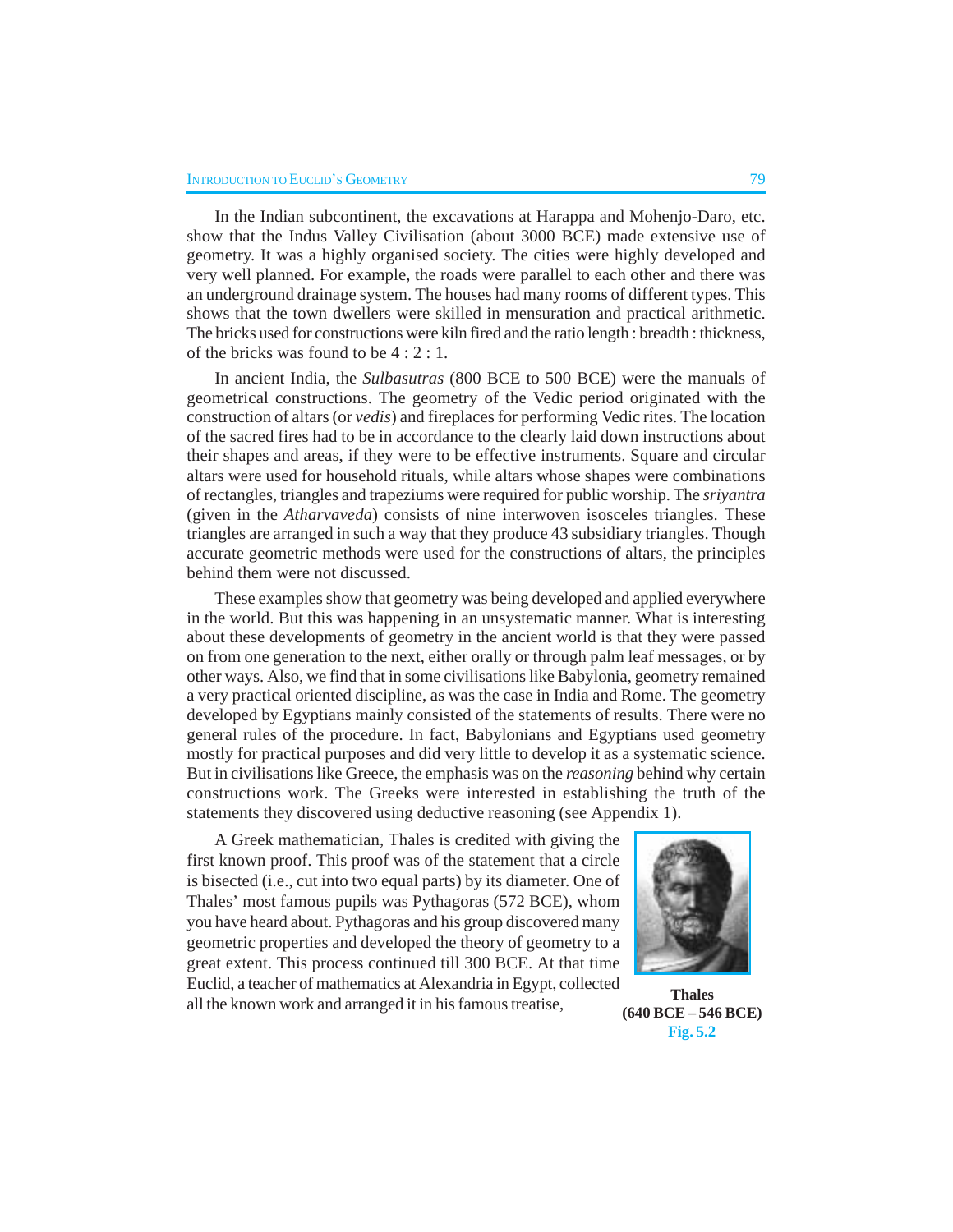called 'Elements'. He divided the 'Elements' into thirteen chapters, each called a book. These books influenced the whole world's understanding of geometry for generations to come.

In this chapter, we shall discuss Euclid's approach to geometry and shall try to link it with the present day geometry.



**Euclid (325 BCE – 265 BCE) Fig. 5.3**

### **5.2 Euclid's Definitions, Axioms and Postulates**

The Greek mathematicians of Euclid's time thought of geometry as an abstract model of the world in which they lived. The notions of point, line, plane (or surface) and so on were derived from what was seen around them. From studies of the space and solids in the space around them, an abstract geometrical notion of a solid object was developed. A solid has shape, size, position, and can be moved from one place to another. Its boundaries are called **surfaces.** They separate one part of the space from another, and are said to have no thickness. The boundaries of the surfaces are **curves** or straight **lines.** These lines end in **points**.

Consider the three steps from solids to points (solids-surfaces-lines-points). In each step we lose one extension, also called a **dimension**. So, a solid has three dimensions, a surface has two, a line has one and a point has none. Euclid summarised these statements as definitions. He began his exposition by listing 23 definitions in Book 1 of the 'Elements'. A few of them are given below :

- 1. A **point** is that which has no part.
- 2. A **line** is breadthless length.
- 3. The ends of a line are points.
- 4. A **straight line** is a line which lies evenly with the points on itself.
- 5. A **surface** is that which has length and breadth only.
- 6. The edges of a surface are lines.
- 7. A **plane surface** is a surface which lies evenly with the straight lines on itself.

If you carefully study these definitions, you find that some of the terms like part, breadth, length, evenly, etc. need to be further explained clearly. For example, consider his definition of a point. In this definition, 'a part' needs to be defined. Suppose if you define 'a part' to be that which occupies 'area', again 'an area' needs to be defined. So, to define one thing, you need to define many other things, and you may get a long chain of definitions without an end. For such reasons, mathematicians agree to leave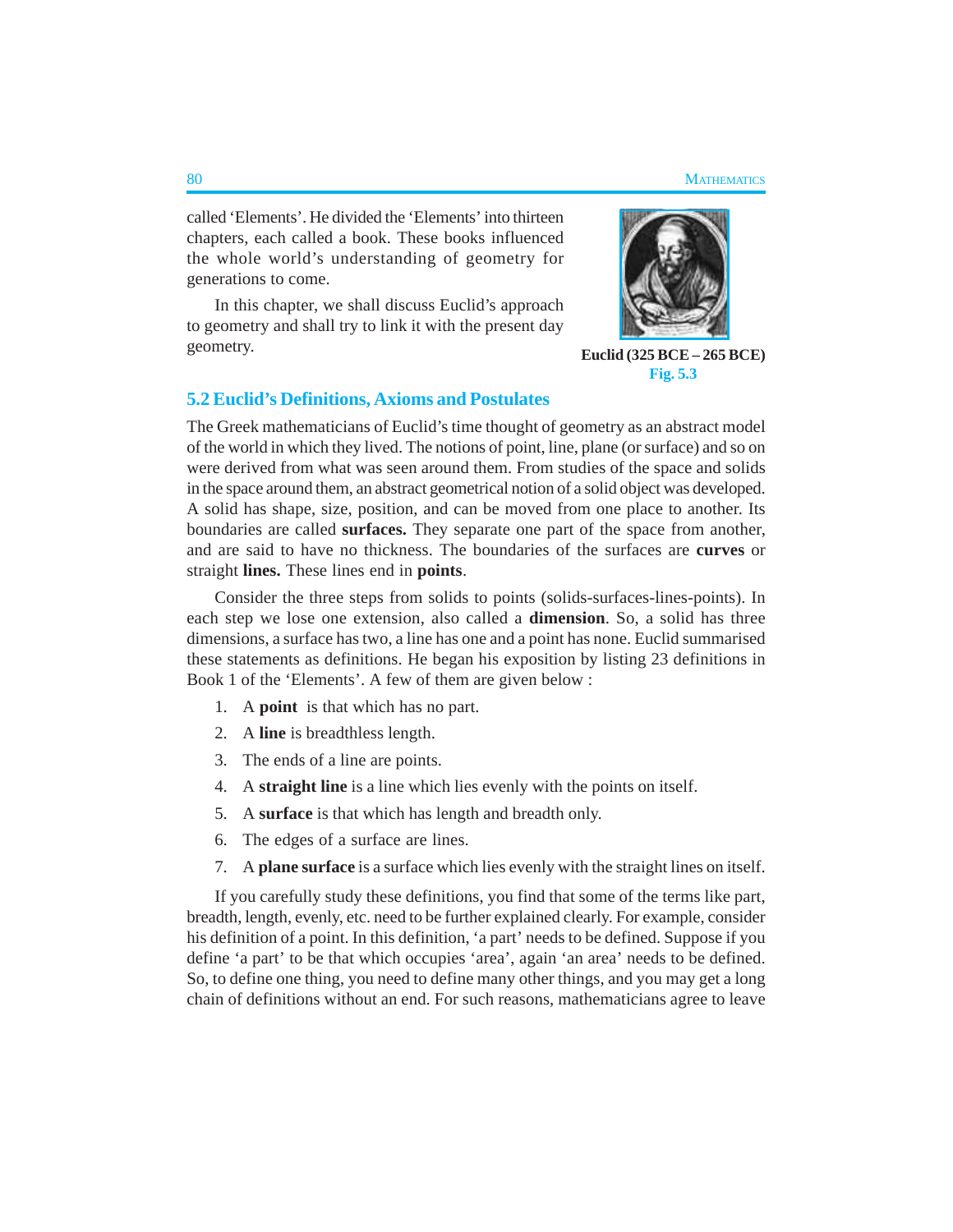some geometric terms *undefined*. However, we do have a intuitive feeling for the geometric concept of a point than what the 'definition' above gives us. So, we represent a point as a dot, even though a dot has some dimension.

A similar problem arises in Definition 2 above, since it refers to breadth and length, neither of which has been defined. Because of this, a few terms are kept undefined while developing any course of study. So, in geometry, we *take a point, a line and a plane* (*in Euclid's words a plane surface*) *as undefined terms*. The only thing is that we can represent them intuitively, or explain them with the help of 'physical models'.

Starting with his definitions, Euclid assumed certain properties, which were not to be proved. These assumptions are actually 'obvious universal truths'. He divided them into two types: axioms and postulates. He used the term '**postulate**' for the assumptions that were specific to geometry. Common notions (often called **axioms**), on the other hand, were assumptions used throughout mathematics and not specifically linked to geometry. For details about axioms and postulates, refer to Appendix 1. Some of **Euclid's axioms**, not in his order, are given below :

- (1) Things which are equal to the same thing are equal to one another.
- (2) If equals are added to equals, the wholes are equal.
- (3) If equals are subtracted from equals, the remainders are equal.
- (4) Things which coincide with one another are equal to one another.
- (5) The whole is greater than the part.
- (6) Things which are double of the same things are equal to one another.
- (7) Things which are halves of the same things are equal to one another.

These 'common notions' refer to magnitudes of some kind. The first common notion could be applied to plane figures. For example, if an area of a triangle equals the area of a rectangle and the area of the rectangle equals that of a square, then the area of the triangle also equals the area of the square.

Magnitudes of the same kind can be compared and added, but magnitudes of different kinds cannot be compared. For example, a line cannot be compared to a rectangle, nor can an angle be compared to a pentagon.

The 4th axiom given above seems to say that if two things are identical (that is, they are the same), then they are equal. In other words, everything equals itself. It is the justification of the principle of superposition. Axiom (5) gives us the definition of 'greater than'. For example, if a quantity B is a part of another quantity A, then A can be written as the sum of B and some third quantity C. Symbolically, A *>* B means that there is some C such that  $A = B + C$ .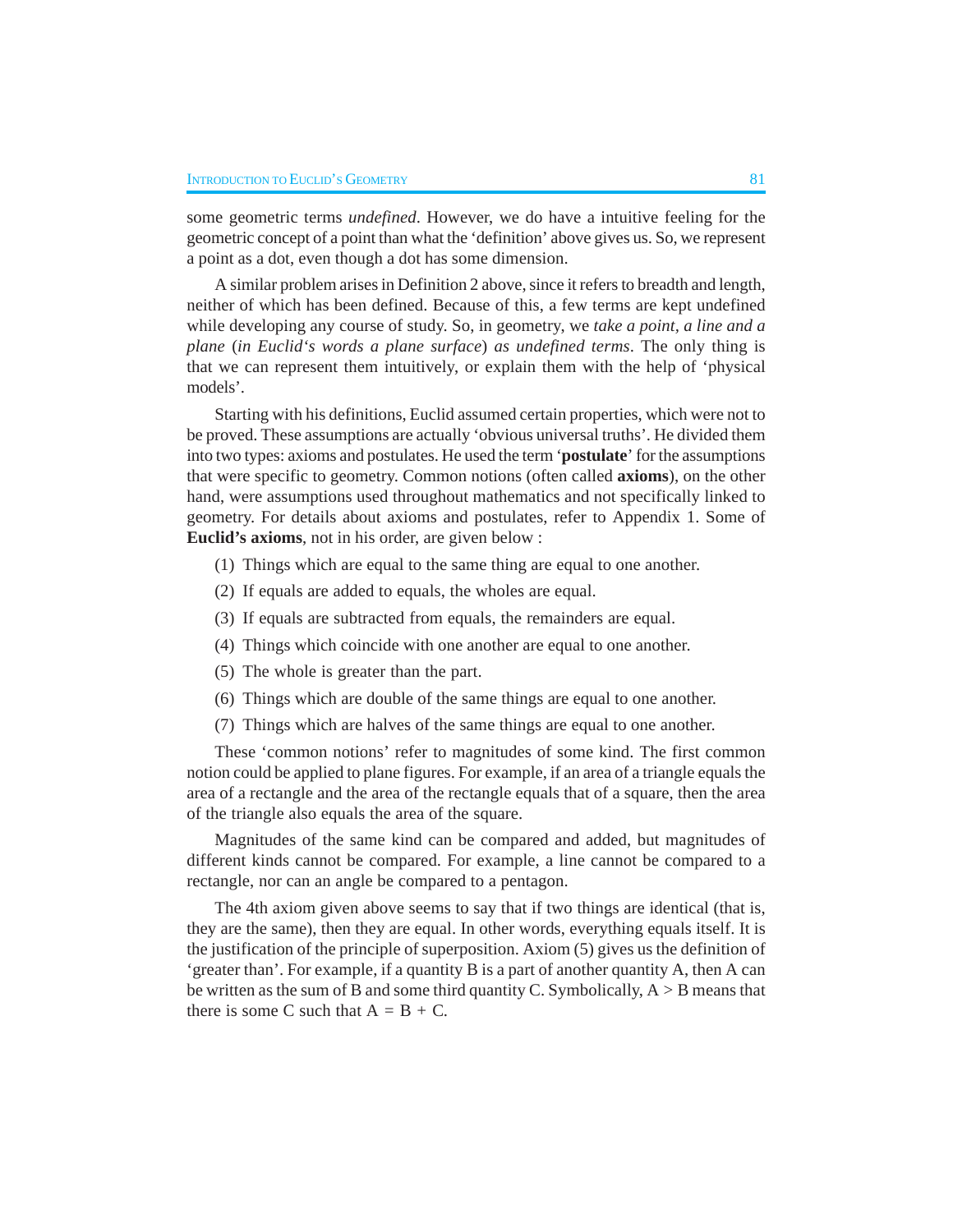Now let us discuss **Euclid's five postulates.** They are :

**Postulate 1 :** *A straight line may be drawn from any one point to any other point.*

Note that this postulate tells us that at least one straight line passes through two distinct points, but it does not say that there cannot be more than one such line. However, in his work, Euclid has frequently assumed, without mentioning, that there is a *unique* line joining two distinct points. We state this result in the form of an axiom as follows:

**Axiom 5.1 :** *Given two distinct points, there is a unique line that passes through them*.

How many lines passing through P also pass through Q (see Fig. 5.4)? Only one, that is, the line PQ. How many lines passing through Q also pass through P? Only one, that is, the line PQ. Thus, the statement above is self-evident, and so is taken as an axiom.



**Fig. 5.4**

**Postulate 2 :** *A terminated line can be produced indefinitely*.

Note that what we call a line segment now-a-days is what Euclid called a terminated line. So, according to the present day terms, the second postulate says that a line segment can be extended on either side to form a line (see Fig. 5.5).



**Postulate 3 :** *A circle can be drawn with any centre and any radius*.

**Postulate 4 :** *All right angles are equal to one another*.

**Postulate 5 :** *If a straight line falling on two straight lines makes the interior angles on the same side of it taken together less than two right angles, then the two straight lines, if produced indefinitely, meet on that side on which the sum of angles is less than two right angles.*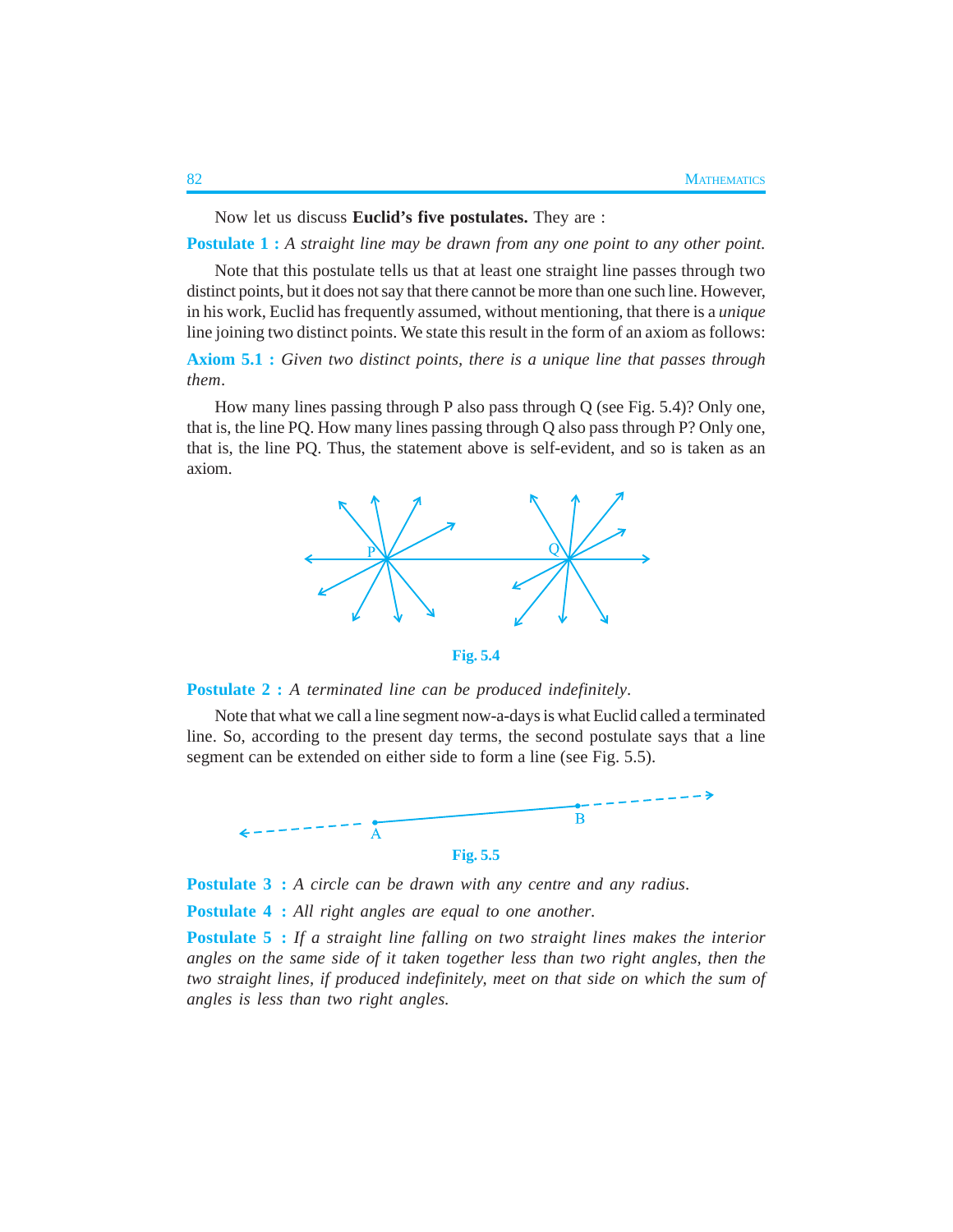For example, the line PQ in Fig. 5.6 falls on lines AB and CD such that the sum of the interior angles 1 and 2 is less than 180° on the left side of PQ. Therefore, the lines AB and CD will eventually intersect on the left side of PQ.





A brief look at the five postulates brings to your notice that Postulate 5 is far more complex than any other postulate. On the other hand, Postulates 1 through 4 are so simple and obvious that these are taken as 'self-evident truths'. However, it is not possible to prove them. So, these statements are accepted without any proof (see Appendix 1). Because of its complexity, the fifth postulate will be given more attention in the next section.

Now-a-days, 'postulates' and 'axioms' are terms that are used interchangeably and in the same sense. 'Postulate' is actually a verb. When we say "let us postulate", we mean, "let us make some statement based on the observed phenomenon in the Universe". Its truth/validity is checked afterwards. If it is true, then it is accepted as a 'Postulate'.

A system of axioms is called **consistent** (see Appendix 1), if it is impossible to deduce from these axioms a statement that contradicts any axiom or previously proved statement. So, when any system of axioms is given, it needs to be ensured that the system is consistent.

After Euclid stated his postulates and axioms, he used them to prove other results. Then using these results, he proved some more results by applying deductive reasoning. The statements that were proved are called **propositions or theorems**. Euclid deduced 465 propositions in a logical chain using his axioms, postulates, definitions and theorems proved earlier in the chain. In the next few chapters on geometry, you will be using these axioms to prove some theorems.

Now, let us see in the following examples how Euclid used his axioms and postulates for proving some of the results:

**Example 1 :** If A, B and C are three points on a line, and B lies between A and C (see Fig. 5.7), then prove that  $AB + BC = AC$ .



**Fig. 5.7**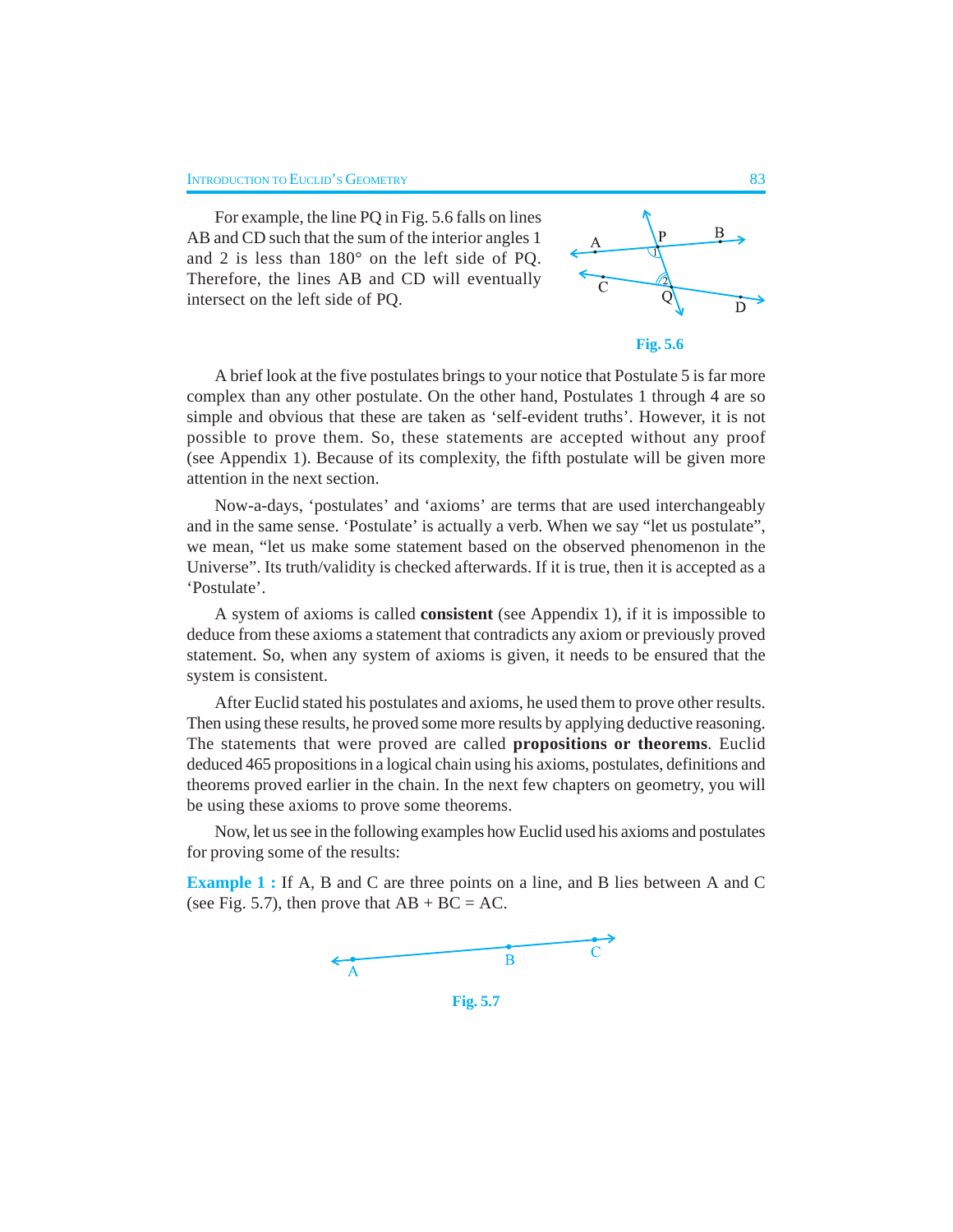**Solution :** In the figure given above, AC coincides with AB + BC.

Also, Euclid's Axiom (4) says that things which coincide with one another are equal to one another. So, it can be deduced that

$$
AB + BC = AC
$$

Note that in this solution, it has been assumed that there is a unique line passing through two points.

**Example 2 :** Prove that an equilateral triangle can be constructed on any given line segment.

**Solution :** In the statement above, a line segment of any length is given, say AB [see Fig. 5.8(i)].



Here, you need to do some construction. Using Euclid's Postulate 3, you can draw a circle with point A as the centre and AB as the radius [see Fig. 5.8(ii)]. Similarly, draw another circle with point B as the centre and BA as the radius. The two circles meet at a point, say C. Now, draw the line segments AC and BC to form ∆ ABC [see Fig. 5.8 (iii)].

So, you have to prove that this triangle is equilateral, i.e.,  $AB = AC = BC$ .

| Now,<br>$AB = AC$ , since they are the radii of the same circle |  |  |  |
|-----------------------------------------------------------------|--|--|--|
|-----------------------------------------------------------------|--|--|--|

Similarly,  $AB = BC$  (Radii of the same circle) (2)

From these two facts, and Euclid's axiom that things which are equal to the same thing are equal to one another, you can conclude that  $AB = BC = AC$ .

So, ∆ ABC is an equilateral triangle.

Note that here Euclid has assumed, without mentioning anywhere, that the two circles drawn with centres A and B will meet each other at a point.

Now we prove a theorem, which is frequently used in different results: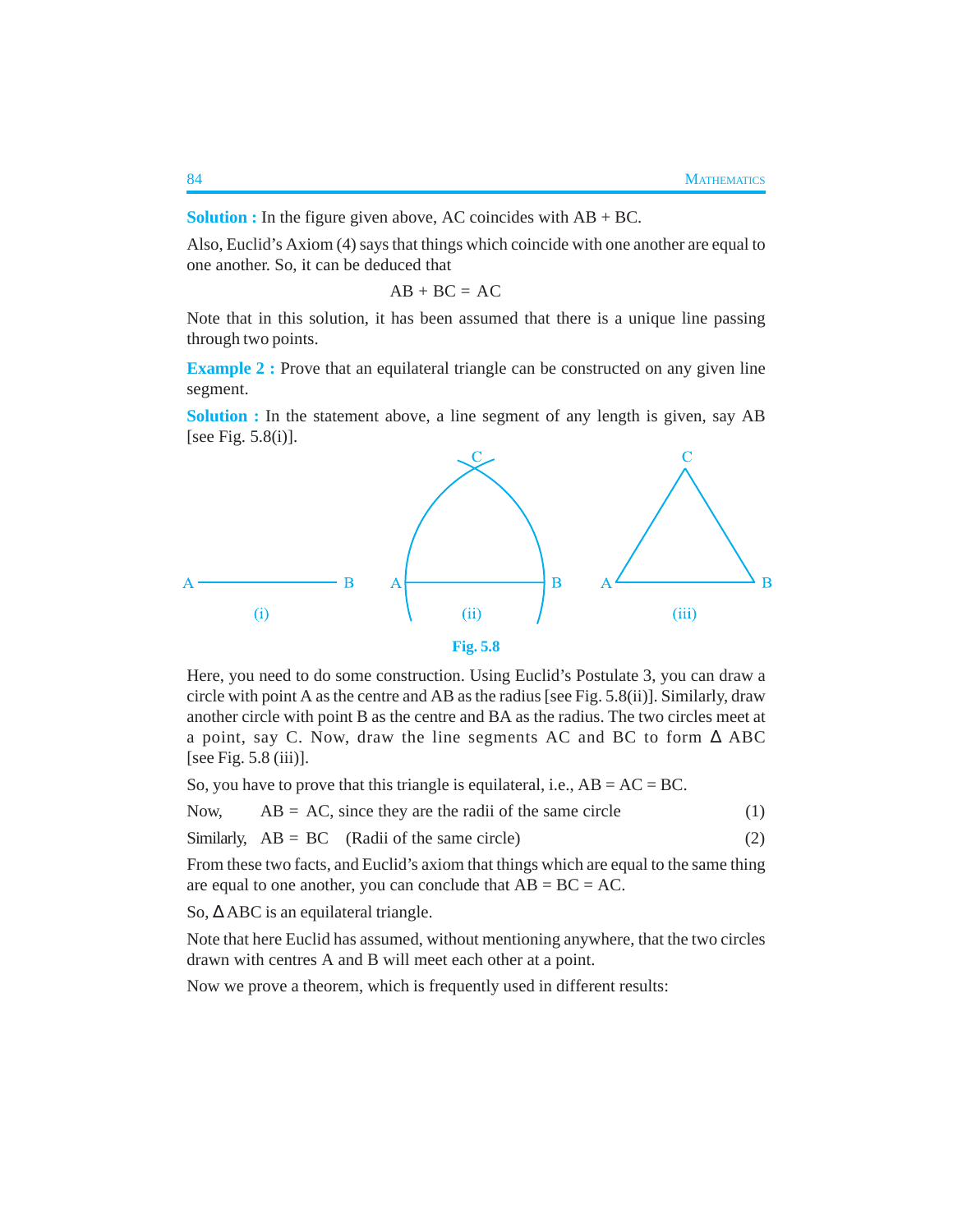**Theorem 5.1 :** *Two distinct lines cannot have more than one point in common.*

**Proof :** Here we are given two lines *l* and *m*. We need to prove that they have only one point in common.

For the time being, let us suppose that the two lines intersect in two distinct points, say P and Q. So, you have two lines passing through two distinct points P and Q. But this assumption clashes with the axiom that only one line can pass through two distinct points. So, the assumption that we started with, that two lines can pass through two distinct points is wrong.

From this, what can we conclude? We are forced to conclude that two distinct lines cannot have more than one point in common.

## **EXERCISE 5.1**

- **1.** Which of the following statements are true and which are false? Give reasons for your answers.
	- (i) Only one line can pass through a single point.
	- (ii) There are an infinite number of lines which pass through two distinct points.
	- (iii) A terminated line can be produced indefinitely on both the sides.
	- (iv) If two circles are equal, then their radii are equal.
	- (v) In Fig. 5.9, if  $AB = PO$  and  $PO = XY$ , then  $AB = XY$ .





- **2.** Give a definition for each of the following terms. Are there other terms that need to be defined first? What are they, and how might you define them?
	- (i) parallel lines (ii) perpendicular lines (iii) line segment
	- (iv) radius of a circle (v) square
- **3.** Consider two 'postulates' given below:
	- (i) Given any two distinct points A and B, there exists a third point C which is in between A and B.
	- (ii) There exist at least three points that are not on the same line.

Do these postulates contain any undefined terms? Are these postulates consistent? Do they follow from Euclid's postulates? Explain.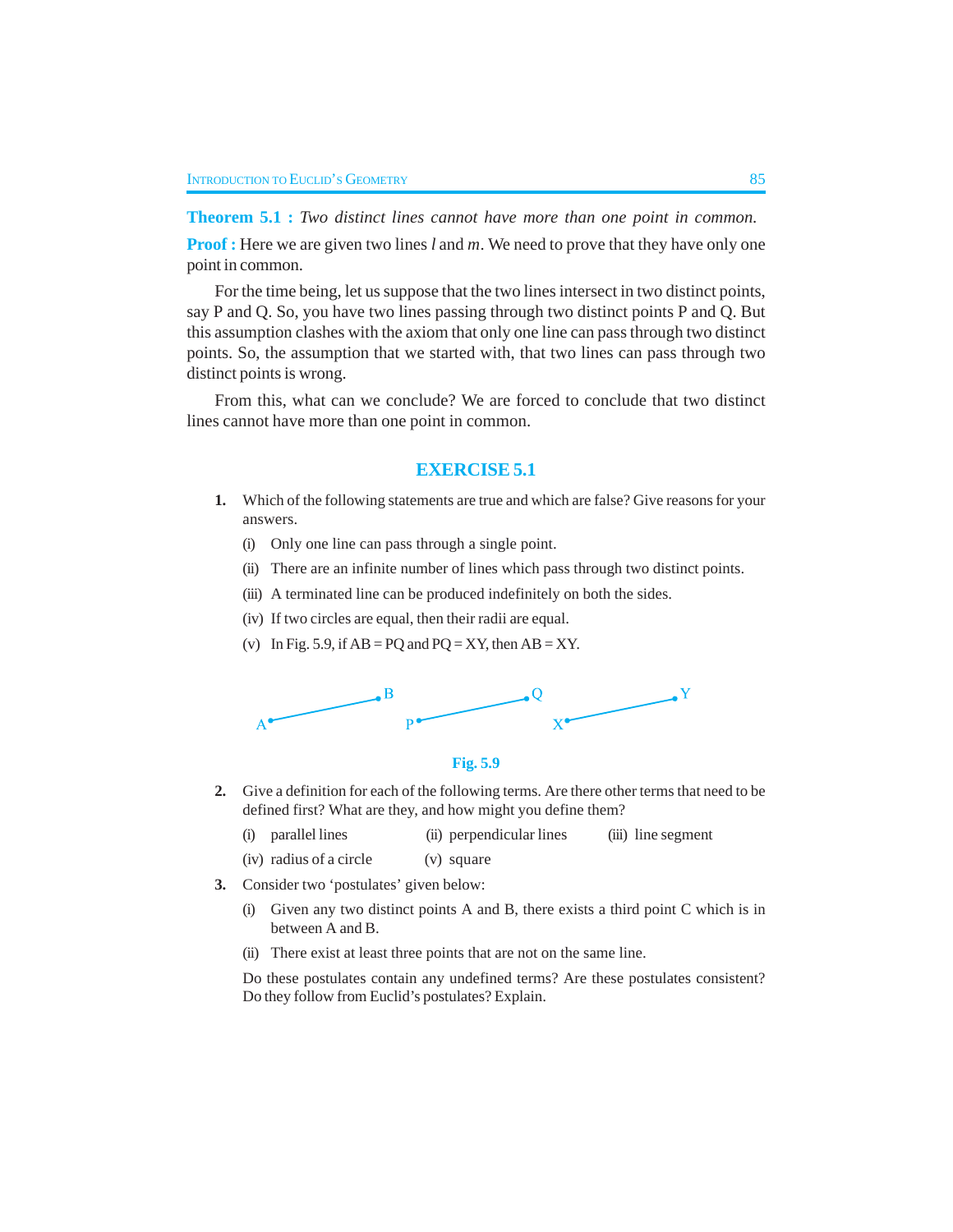**4.** If a point C lies between two points A and B such that  $AC = BC$ , then prove that

 $AC = \frac{1}{2} AB$ . Explain by drawing the figure.

- **5.** In Question 4, point C is called a mid-point of line segment AB. Prove that every line segment has one and only one mid-point.
- 6. In Fig. 5.10, if  $AC = BD$ , then prove that  $AB = CD$ .





**7.** Why is Axiom 5, in the list of Euclid's axioms, considered a 'universal truth'? (Note that the question is not about the fifth postulate.)

#### **5.3 Equivalent Versions of Euclid's Fifth Postulate**

Euclid's fifth postulate is very significant in the history of mathematics. Recall it again from Section 5.2. We see that by implication, no intersection of lines will take place when the sum of the measures of the interior angles on the same side of the falling line is exactly 180°. There are several equivalent versions of this postulate. One of them is 'Playfair's Axiom' (given by a Scottish mathematician John Playfair in 1729), as stated below:

'*For every line l and for every point* P *not lying on l, there exists a unique line m passing through* P *and parallel to l'*.

From Fig. 5.11, you can see that of all the lines passing through the point P, only line *m* is parallel to line *l*.



**Fig. 5.11**

This result can also be stated in the following form: *Two distinct intersecting lines cannot be parallel to the same line*.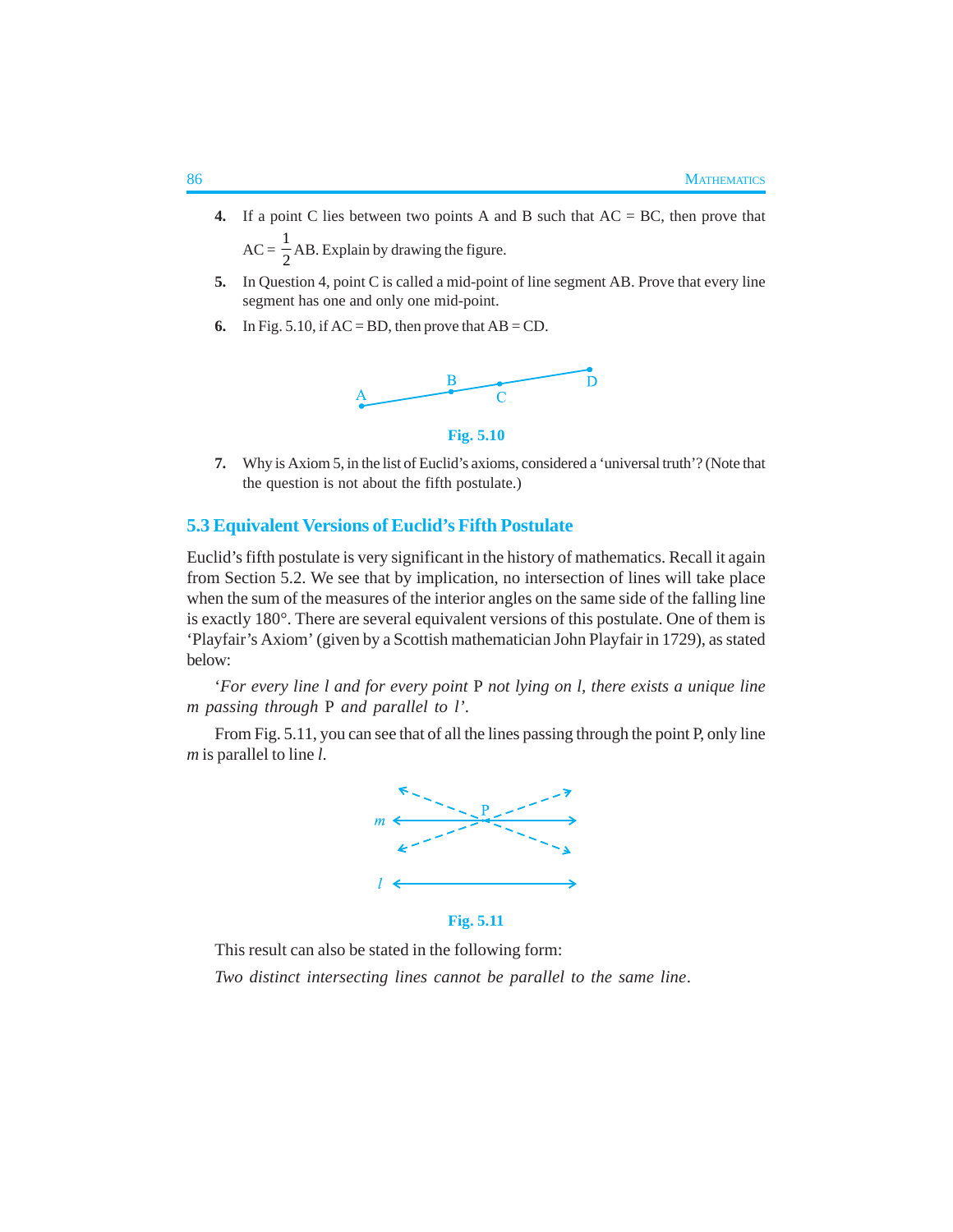Euclid did not require his fifth postulate to prove his first 28 theorems. Many mathematicians, including him, were convinced that the fifth postulate is actually a theorem that can be proved using just the first four postulates and other axioms. However, all attempts to prove the fifth postulate as a theorem have failed. But these efforts have led to a great achievement – the creation of several other geometries. These geometries are quite different from Euclidean geometry. They are called *non-Euclidean geometries*. Their creation is considered a landmark in the history of thought because till then everyone had believed that Euclid's was the only geometry



and the world itself was Euclidean. Now the geometry of the universe we live in has been shown to be a non-Euclidean geometry. In fact, it is called *spherical geometry*. In spherical geometry, lines are not straight. They are parts of great circles (i.e., circles obtained by the intersection of a sphere and planes passing through the centre of the sphere).

In Fig. 5.12, the lines AN and BN (which are parts of great circles of a sphere) are perpendicular to the same line AB. But they are meeting each other, though the sum of the angles on the same side of line AB is not less than two right angles (in fact, it is 90°  $+90^\circ = 180^\circ$ ). Also, note that the sum of the angles of the triangle NAB is greater than  $180^\circ$ , as  $\angle A + \angle B = 180^\circ$ . Thus, Euclidean geometry is valid only for the figures in the plane. On the curved surfaces, it fails.

Now, let us consider an example.

**Example 3 :** Consider the following statement : There exists a pair of straight lines that are everywhere equidistant from one another. Is this statement a direct consequence of Euclid's fifth postulate? Explain.

**Solution :** Take any line *l* and a point P not on *l*. Then, by Playfair's axiom, which is equivalent to the fifth postulate, we know that there is a unique line *m* through P which is parallel to *l*.

Now, the *distance of a point from a line* is the length of the perpendicular from the point to the line. This distance will be the same for any point on *m* from *l* and any point on *l* from *m*. So, these two lines are everywhere equidistant from one another.

**Remark :** The geometry that you will be studying in the next few chapters is Euclidean Geometry. However, the axioms and theorems used by us may be different from those of Euclid's.